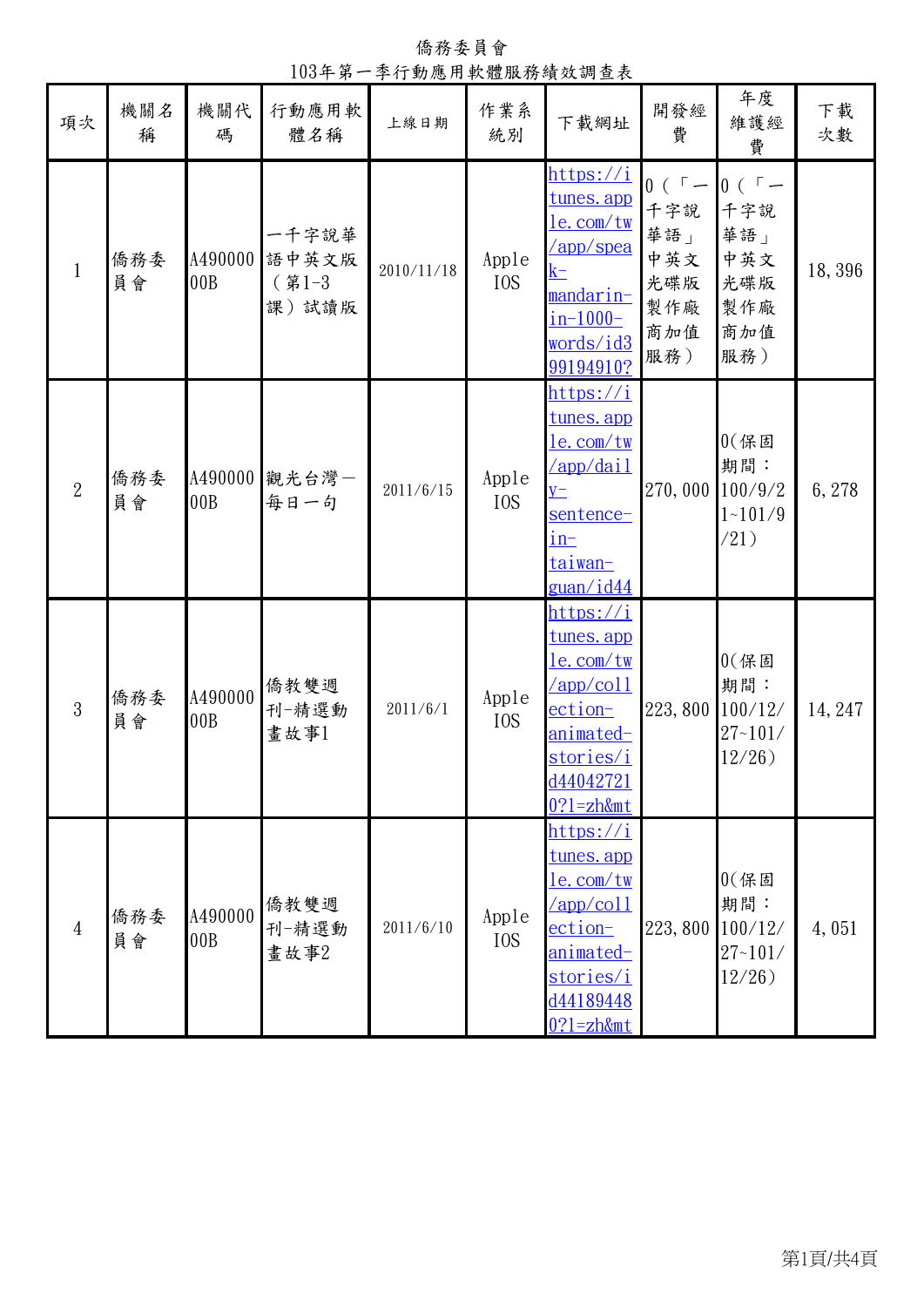年度 維護經 費 下載 **- 項次 | 機關名 | 機關代 | 行動應用軟 | 上線日期 | 作業系 | 下載網址 | 開發經 | 沖 / 下載<br>項次 | 稱 | 碼 | 體名稱 | 上線日期 | 統別 | 下載網址 | 費 | 維護經 | 次數** 稱 機關代 碼 行動應用軟 體名稱 上線日期 作業系 作業系 下載網址 開發經 費 5 僑務委 員會 A490000 00B 僑教雙週 刊-精選動 畫故事1 2012/7/30 Android [https://p](https://play.google.com/store/apps/details?id=air.ocac001&feature=more_from_developer) [lay.googl](https://play.google.com/store/apps/details?id=air.ocac001&feature=more_from_developer) [e.com/sto](https://play.google.com/store/apps/details?id=air.ocac001&feature=more_from_developer) [re/apps/d](https://play.google.com/store/apps/details?id=air.ocac001&feature=more_from_developer) [etails?id](https://play.google.com/store/apps/details?id=air.ocac001&feature=more_from_developer) [=air.ocac](https://play.google.com/store/apps/details?id=air.ocac001&feature=more_from_developer) [001&featu](https://play.google.com/store/apps/details?id=air.ocac001&feature=more_from_developer) [re=more\\_f](https://play.google.com/store/apps/details?id=air.ocac001&feature=more_from_developer) [rom\\_devel](https://play.google.com/store/apps/details?id=air.ocac001&feature=more_from_developer) [oper#?t=W](https://play.google.com/store/apps/details?id=air.ocac001&feature=more_from_developer) [251bGwsMS](https://play.google.com/store/apps/details?id=air.ocac001&feature=more_from_developer) [wyLDEwMiw](https://play.google.com/store/apps/details?id=air.ocac001&feature=more_from_developer) [iYWlyLm9j](https://play.google.com/store/apps/details?id=air.ocac001&feature=more_from_developer) https://p 203,900  $0$  $($  保固 期間: 102/1/4  $~103/1/$ 3) 9,219 6 僑務委 員會 A490000 00B 僑教雙週 刊-精選動 畫故事2 2012/7/31 Android  $lay.$ googl [e.com/sto](https://play.google.com/store/apps/details?id=air.ocac002&feature=more_from_developer) [re/apps/d](https://play.google.com/store/apps/details?id=air.ocac002&feature=more_from_developer) [etails?id](https://play.google.com/store/apps/details?id=air.ocac002&feature=more_from_developer) [=air.ocac](https://play.google.com/store/apps/details?id=air.ocac002&feature=more_from_developer) [002&featu](https://play.google.com/store/apps/details?id=air.ocac002&feature=more_from_developer) [re=more\\_f](https://play.google.com/store/apps/details?id=air.ocac002&feature=more_from_developer) [rom\\_devel](https://play.google.com/store/apps/details?id=air.ocac002&feature=more_from_developer) [oper#?t=W](https://play.google.com/store/apps/details?id=air.ocac002&feature=more_from_developer) [251bGwsMS](https://play.google.com/store/apps/details?id=air.ocac002&feature=more_from_developer) [wyLDEwMiw](https://play.google.com/store/apps/details?id=air.ocac002&feature=more_from_developer) iYWlvLm9i https://p 203,900  $0$  $($  保 固 期間: 102/1/4  $~103/1/$ 3) 8,792 7 僑務委 員會 A490000 n490000 弟子規 2012/12/1 Android [lay.googl](https://play.google.com/store/apps/details?id=air.com.A5qchannel.cr00&feature=more_from_developer) [e.com/sto](https://play.google.com/store/apps/details?id=air.com.A5qchannel.cr00&feature=more_from_developer) [re/apps/d](https://play.google.com/store/apps/details?id=air.com.A5qchannel.cr00&feature=more_from_developer) [etails?id](https://play.google.com/store/apps/details?id=air.com.A5qchannel.cr00&feature=more_from_developer)  $=$ air.com. [A5qchanne](https://play.google.com/store/apps/details?id=air.com.A5qchannel.cr00&feature=more_from_developer) [l.cr00&fe](https://play.google.com/store/apps/details?id=air.com.A5qchannel.cr00&feature=more_from_developer) [ature=mor](https://play.google.com/store/apps/details?id=air.com.A5qchannel.cr00&feature=more_from_developer) [e\\_from\\_de](https://play.google.com/store/apps/details?id=air.com.A5qchannel.cr00&feature=more_from_developer) [veloper#?](https://play.google.com/store/apps/details?id=air.com.A5qchannel.cr00&feature=more_from_developer) [t=W251bGw](https://play.google.com/store/apps/details?id=air.com.A5qchannel.cr00&feature=more_from_developer) [sMSwyLDEw](https://play.google.com/store/apps/details?id=air.com.A5qchannel.cr00&feature=more_from_developer) [MiwiYWlyL](https://play.google.com/store/apps/details?id=air.com.A5qchannel.cr00&feature=more_from_developer) [mNvbS5BNX](https://play.google.com/store/apps/details?id=air.com.A5qchannel.cr00&feature=more_from_developer) [FjaGFubmV](https://play.google.com/store/apps/details?id=air.com.A5qchannel.cr00&feature=more_from_developer) 200,000 0( 保 固 期 間 : 102/6/4  $~103/6/$ 3) 22,328

僑務委員會 103年第一季行動應用軟體服務績效調查表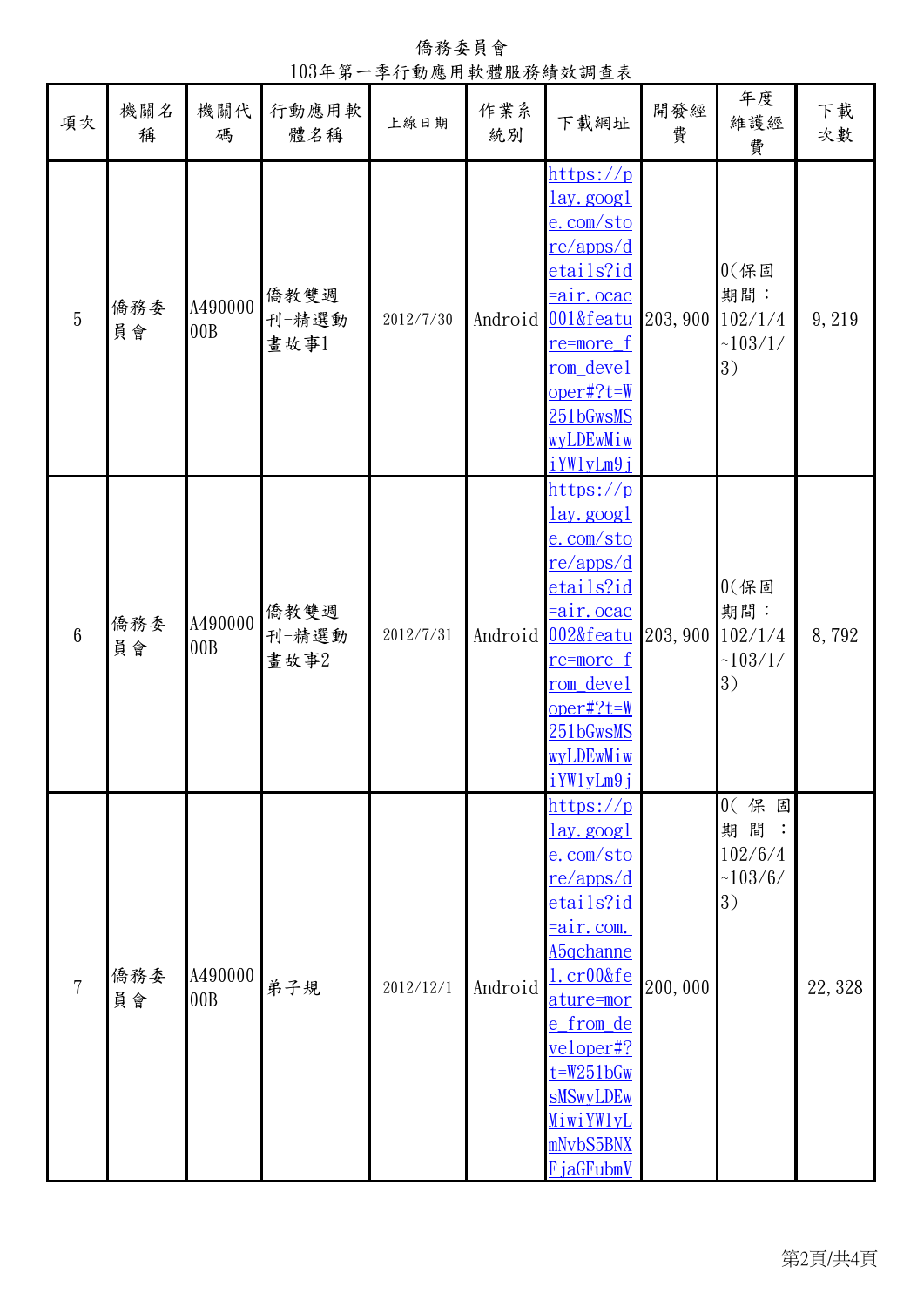| 項次 | 機關名<br>稱  | 機關代<br>碼         | 行動應用軟<br>體名稱          | 上線日期      | 作業系<br>統別                 | 下載網址                                                                                                                                                                                                                                                        | 開發經<br>費            | 年度<br>維護經<br>費                                                 | 下載<br>次數                          |
|----|-----------|------------------|-----------------------|-----------|---------------------------|-------------------------------------------------------------------------------------------------------------------------------------------------------------------------------------------------------------------------------------------------------------|---------------------|----------------------------------------------------------------|-----------------------------------|
| 8  | 僑務委<br>員會 | A490000<br>00B   | 幼童華語讀<br>本            | 2012/12/1 | Android                   | <u> https://p</u><br>lay.googl<br>e.com/sto<br><u>re/apps/d</u><br><u>etails?id</u><br><u>=air.com.</u><br><u>A5qchanne</u><br>.ch00&fe<br>ature=mor<br>e from de<br>veloper#?<br>$t = W251bGw$<br><b>sMSwyLDEw</b><br>MiwiYW1yL<br>mNvbS5BNX<br>F jaGFubmV | 200,000             | 0(保固<br>期間<br>$\ddot{\phantom{a}}$<br>102/6/4<br>~103/6/<br>3) | 3,728                             |
| 9  | 僑務<br>員會  | 委 A490000<br>00B | 弟子規                   | 2013/5/7  | Apple<br>I <sub>0</sub> S | https://i<br>tunes.app<br><u>le.com/us</u><br>/app/di-<br>$\overline{zi}$ -<br><u>gui/id642</u>                                                                                                                                                             | 200,000             | 0(保固<br>期間<br>102/6/4<br>~103/6/<br>3)                         | 1,614                             |
| 10 | 僑務<br>員會  | 委 A490000<br>00B | 幼童華語讀<br>本            | 2013/5/1  | Apple<br>I <sub>0</sub> S | <u> https://i</u><br><u>tunes.app</u><br><u>le.com/tw</u><br>/app/you-<br><u>tong-hua-</u><br><u>vu-du-</u><br><u>ben/id640</u><br>960964                                                                                                                   | 200,000             | 0(保<br>固<br>期間:<br>102/6/4<br>~103/6/<br>3)                    | 420                               |
| 11 | 僑務委員      | A490000<br>00B   | 宏觀即時新<br>for Pad<br>聞 | 2013/5/28 | / Pad                     | Android https://p<br><u>lay.googl</u><br>e.com/sto<br><u>re/apps/d</u><br><u>etails?id</u><br><u>=gov.chin</u><br>esegroup.<br>macronews                                                                                                                    | 新臺幣<br>250,000<br>元 | $0$ 元<br>保固期<br>間:<br>上線日<br>至<br>103.12.<br>31                | 累計登<br>$\lambda$<br>16, 211<br>人次 |

僑務委員會 103年第一季行動應用軟體服務績效調查表